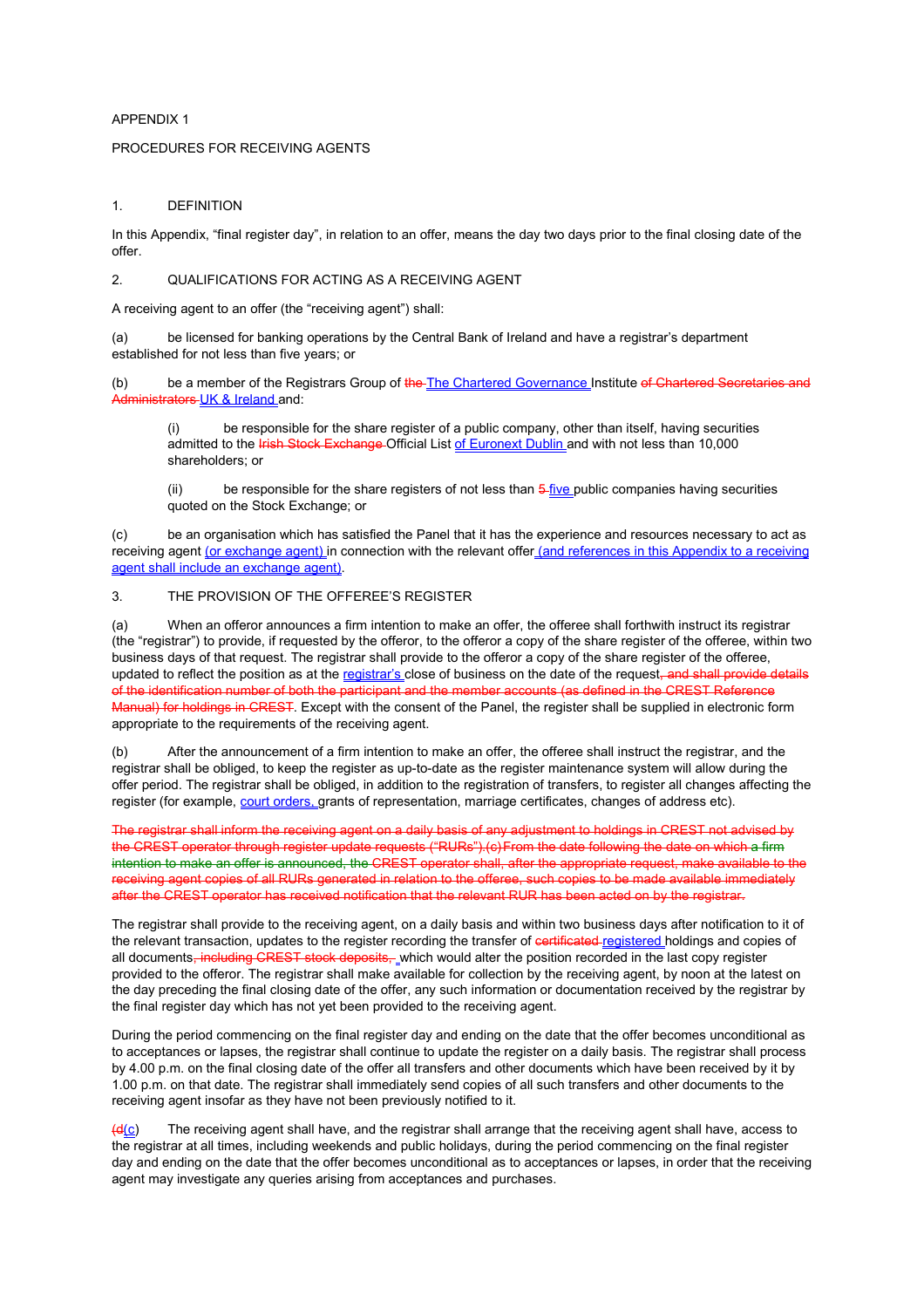## THE PROVISION OF ADDRESSES, ELECTRONIC ADDRESSES, ELECTIONS AND OTHER DETAILS

(a) When a firm intention to make an offer is announced, the offeree should respond, or instruct its registrar to respond, within two business days to a request from the offeror for details in respect of:

electronic addresses provided to the offeree by shareholders in the offeree for the receipt of documents, announcements and other information in electronic form;

(ii) addresses, electronic addresses and other information provided to the offeree by any other persons entitled to receive copies of documents, announcements or information for the receipt of such communications in hard copy form or electronic form (including a copy of any register(s) of persons entitled to receive documents under Rule 15); and

elections made in accordance with applicable legal or regulatory provisions by, or on behalf of, shareholders in the offeree or any other relevant persons to receive communications from the offeree in hard copy form,

provided, in each case, that the relevant address, electronic address, election or other information has been provided to the offeree for the receipt of information generally and not only for certain specific types of information.

(b) The information provided to an offeror in compliance with (a) above should be updated to reflect the position as at the registrar's close of business on the day of the request. The offeree shall ensure, or shall instruct its registrar to ensure, that the information described in (a) above is kept as up-to-date as the relevant maintenance system will allow and updates shall be provided to the offeror, or its receiving agent, in respect of any changes in that information at the same time as updates to the company's register are provided under Section 3 above to the offeror's receiving agent.

When the information referred to in (a) above is provided to an offeror by the offeree or its registrar, the use of that information by the offeror for purposes that are not related to the offer may be subject to legal restrictions, including in relation to the protection of data.

## 45. COUNTING OF ACCEPTANCES

The receiving agent shall ensure that all acceptances counted as valid meet the requirements set out in Rule 10.3 and, if appropriate, Rule 10.5.

### 56. COUNTING OF PURCHASES AND OTHER ACQUISITIONS

The receiving agent shall ensure that all purchases and other acquisitions otherwise than pursuant to the offer counted as valid meet the requirements set out in Rule 10.4 and, if appropriate, Rule 10.5.

## 67. EARLY SATISFACTION OF THE ACCEPTANCE CONDITION

The receiving agent shall ensure that the requirements of Rule 10.5 have been satisfied prior to an offer becoming unconditional as to acceptances before the final closing date.

#### 78. DISCLAIMERS IN RECEIVING AGENTS' CERTIFICATES

Receiving agents' certificates shall be unqualified, save that the certificate may include a disclaimer (to the extent necessary) as to limitations on the responsibility of the receiving agent for the errors of third parties which are not evident from the documents available to the receiving agent. Except with the consent of the Panel, a receiving agent shall not issue a receiving agent's certificate which contains any limitation on the responsibility of the receiving agent that is more extensive than those contained in the following form:

"In issuing this certificate, we have, where necessary, relied on the following matters:

(a) certifications of acceptance forms by the offeree's registrar;

(b) certifications by the offeree's registrar that a transfer of shares has been executed by or on behalf of the registered holder in favour of the offeror or its nominees.

(c) confirmation from the offeror of the validity of shares recorded as registered holdings and purchases in the context of Rule 10.4 (c) and (d); and

(d) the validity of any electronic messages received from the operator of the Euroclear System (or its nominee) in respect of securities admitted to the Euroclear System, or the operator of any other book entry transfer facility (or its nominee) in respect of securities admitted to another book entry transfer facility, the effect of which is to confirm that an acceptance is covered by an electronic acceptance instruction.

As the offeror's receiving agent, we have examined with due care and attention the information provided to us, and, as appropriate, made due and careful enquiry of relevant persons, in order that we may issue this certificate and we have no reason to believe that the information contained in it cannot be relied upon but, subject thereto, we accept no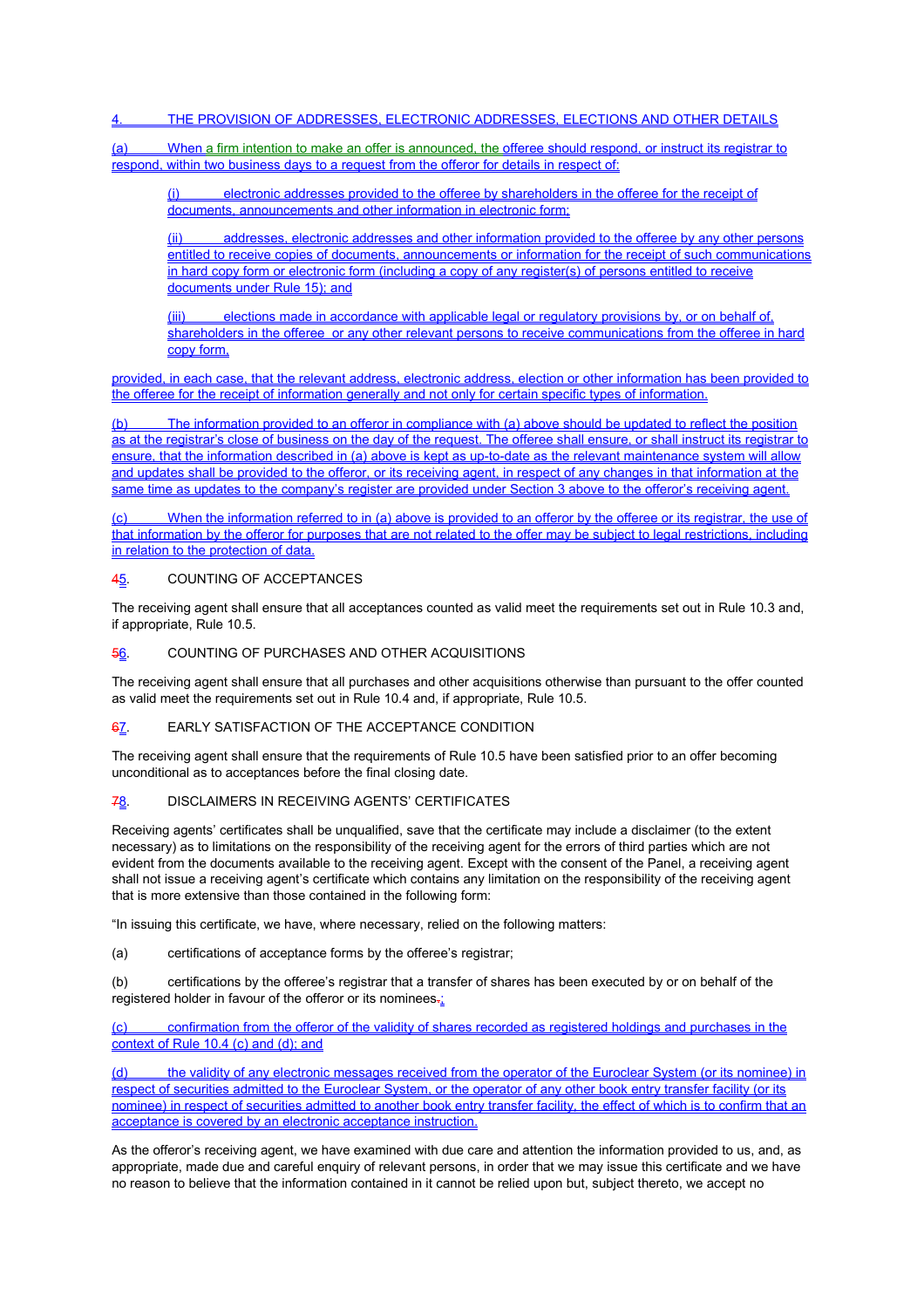responsibility or liability whatsoever in respect of any error of the offeree's registrar for the matters set out above to the extent that we have relied upon them in issuing this certificate."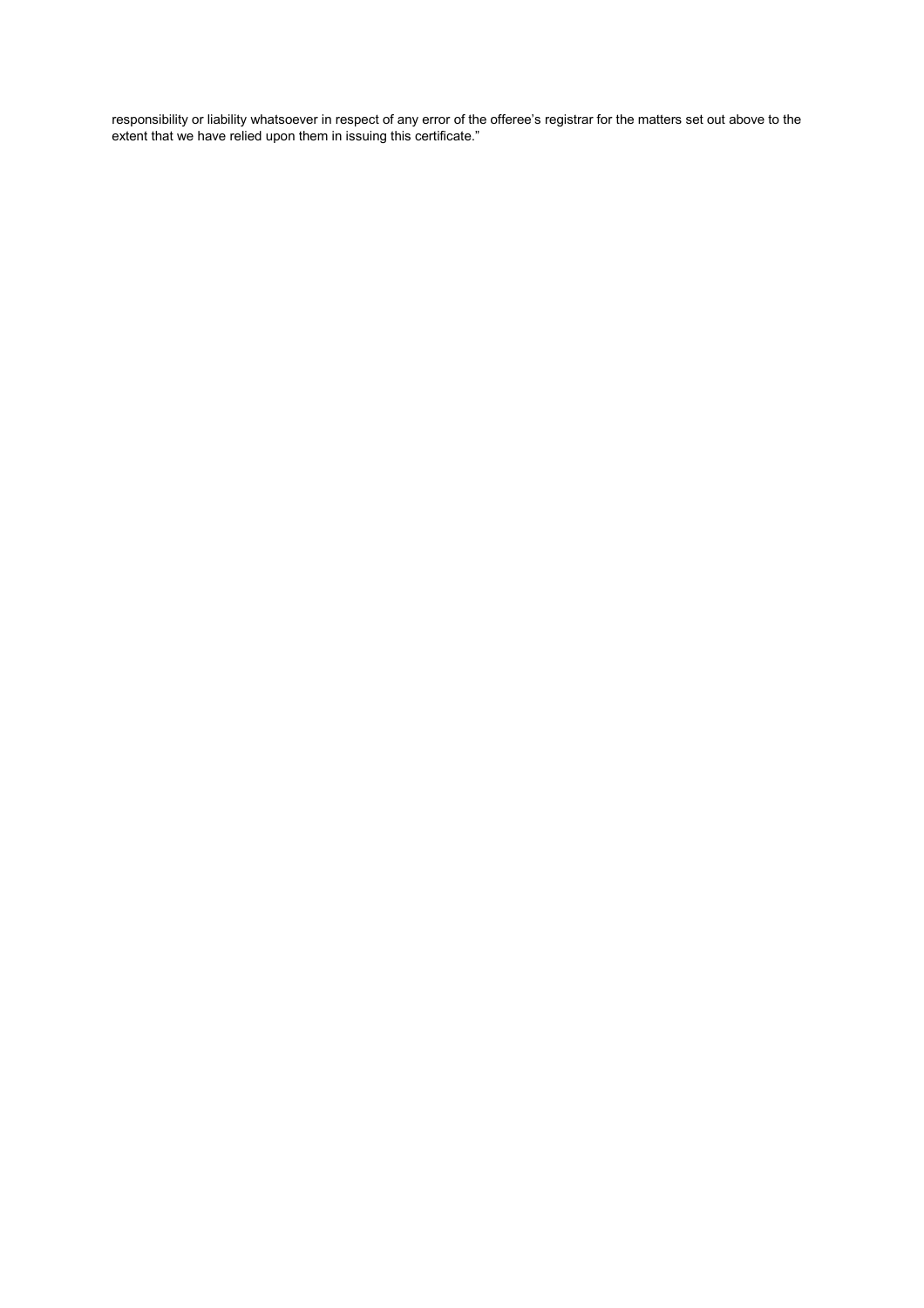## APPENDIX 2

## PROCEDURES FOR FORMULA OFFERS

### 1. APPLICATION

This Appendix applies to any offer (in this Appendix referred to as a "formula offer") for the share capital of an investment trust where the consideration under the offer is to be calculated by reference to a formula related to the net assets of the offeree.

## 2 SPECIFICATION OF THE FORMULA

As it is common for the result of the formula to differ from net asset value as generally understood, the term "net asset value" shall not be used in connection with a formula for the calculation of the consideration to be paid to shareholders under an offer. The expression "formula asset value" shall be used instead. In the case of a formula offer, the offeror shall clearly set out the means by which the consideration will be calculated in both the announcement of a firm intention to make the offer and the offer document. The formula may be expressed algebraically, with the significant constituent elements being identified in a separate appendix.

### 3. DATE ON WHICH THE FORMULA CRYSTALLISES

In the case of a formula offer, calculation of the consideration payable to shareholders under the formula shall be determined as at the day on which the offer becomes unconditional as to acceptances. All shareholders who accept the offer shall receive the consideration on the basis determined as at that date.

## 4. ESTIMATE OF THE FORMULA OFFER VALUE

The announcement of a firm intention to make a formula offer and the offer document shall include an estimate of the value per share of the offer on the day of the announcement or (as the case may be) on the latest practicable date prior to despatchsending the offer document.

## 5. MAXIMUM AND MINIMUM PRICES

In the case of a formula offer, the offeror may include in the offer a term that if the application of the formula produces a price higher than a specified price only that specified price will be paid or a term that if it produces a price lower than a specified price then that specified price will be paid. If so included in the offer, any such term shall be given due prominence in the offer document.

## 6. RULE 6

In the case of a formula offer, the determination of whether a purchase of securities of the offeree by the offeror or any person acting in concert with it has given rise to an obligation under Rule 6 to increase the consideration payable under the offer shall be made by calculating the notional price that would have been payable on the basis of the application of the formula at the date of such purchase. If the price paid for the securities so purchased is higher than that notional price, the offeror shall increase the price available under the offer by revising the formula so that it reflects that higher price; provided that if details of the relevant net asset values of the offeree are not made available to the offeror by the offeree and consequently the offeror cannot make that calculation, the offeror shall be obliged to pay to all accepting shareholders not less than the highest price paid for the securities so purchased.

## 7. RULES 9, 11 AND 37

Rules 9, 11 and 37 shall apply to formula offers. Such an offer shall contain a term that, if the application of the formula produces a price lower than the highest cash price paid in respect of any purchases of securities of the offeree to which Rule 9, 11 or 37 applies, that highest price will be paid to all accepting shareholders.

## 8. "FLOOR AND CEILING" CONDITIONS

An offeror may incorporate conditions ("floor and ceiling" conditions) in a formula offer which provide that the offer shall lapse if the formula asset value (calculated as at the day on which the offer becomes unconditional as to acceptances) falls outside specified limits or if movements in certain securities markets' indices exceed specified limits.

#### 9. OFFEREE BOARD OBLIGATIONS

In the case of a formula offer, the offeree board shall not be obliged to provide information to the offeror that it may require for the calculation of a formula price until that offeror has acquired control of the offeree, provided that, if an offer has a "floor and ceiling" condition related to formula asset value, the offeree board shall announce, within 7 days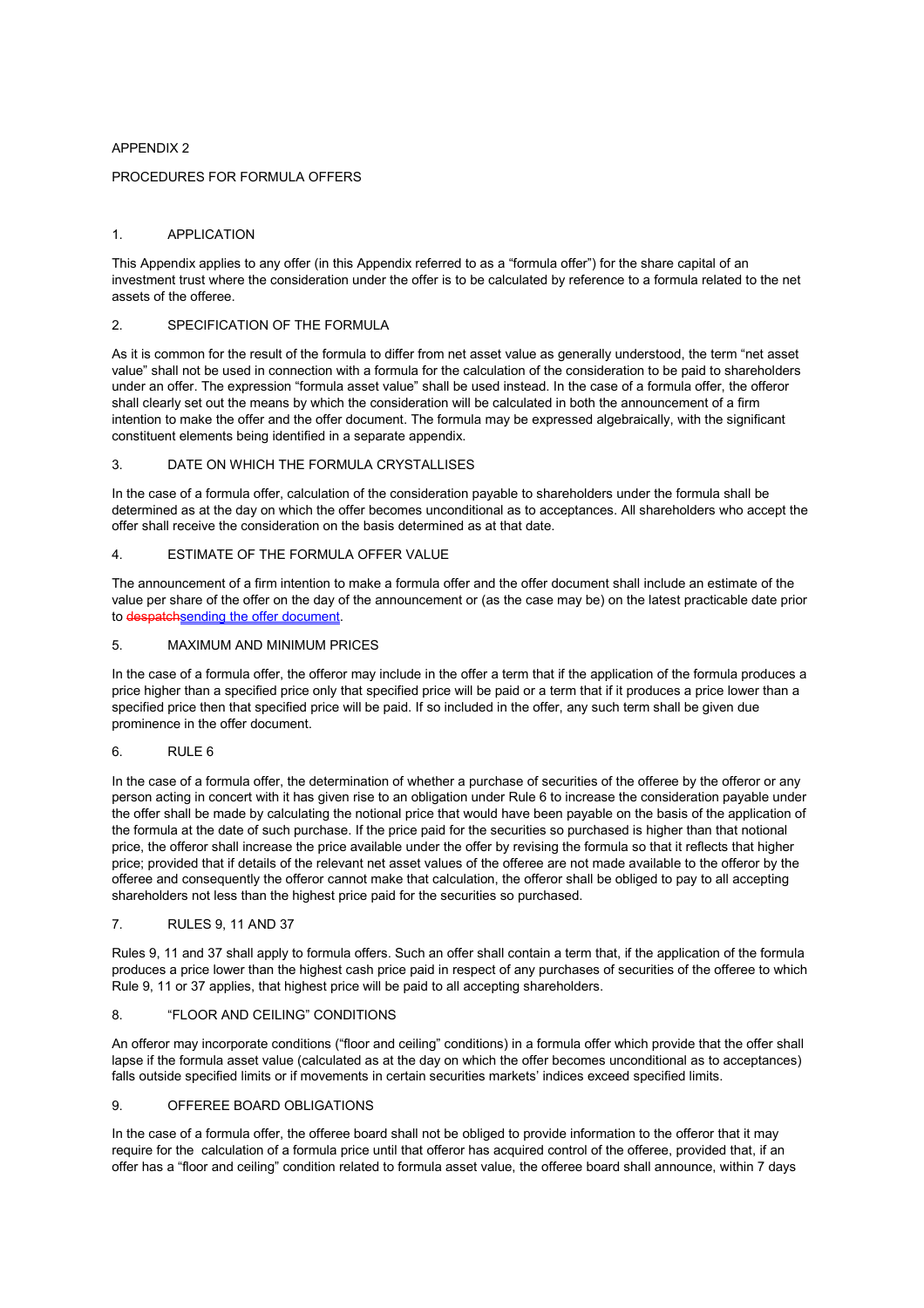after the offer has become unconditional as to acceptances, whether the formula price calculated as at the day the offer became unconditional as to acceptances fell within the specified limits.

If an offer becomes unconditional in all respects, the offeree and the offeror shall co-operate in calculating the price payable to accepting shareholders according to the application of the formula.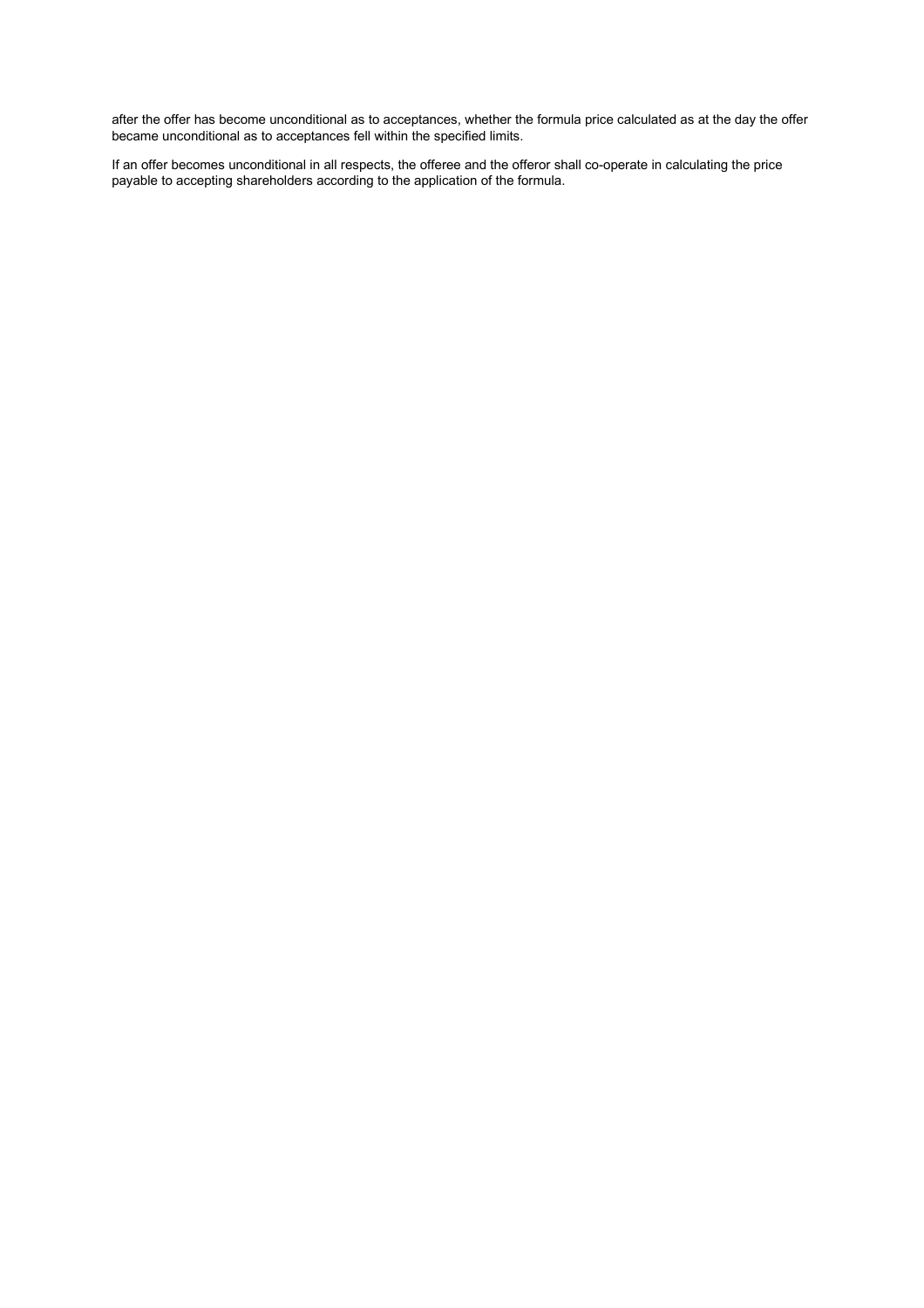APPENDIX 3 – INTENTIONALLY OMITTED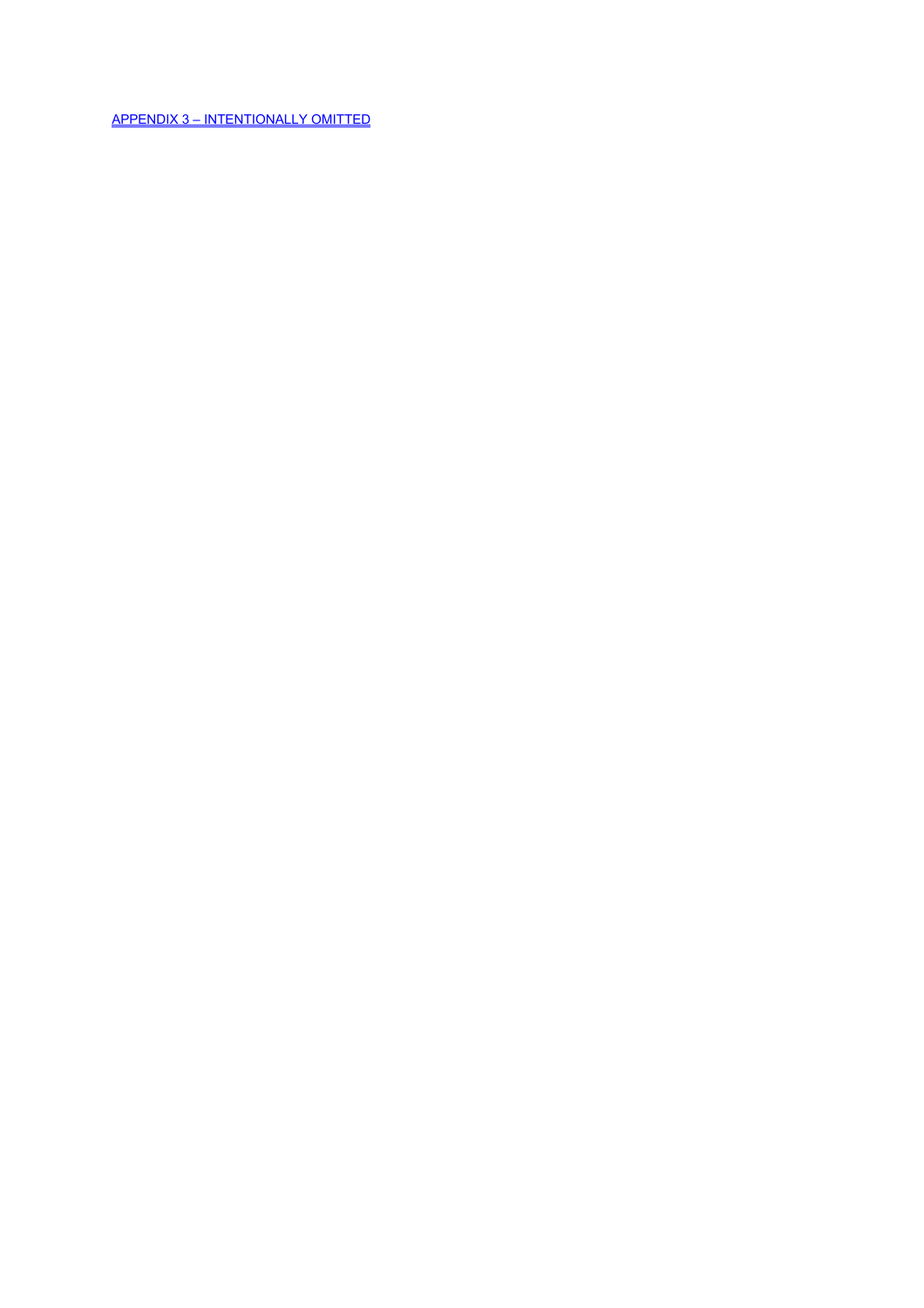APPENDIX 4

## APPLICATION OF THE TAKEOVER RULES TO TAKEOVER SCHEMES

The Application shall have effect subject to and in accordance with the following provisions of this Appendix.

# SECTION 1. CERTAIN RULES NOT APPLICABLE TO TAKEOVER SCHEMES

The following rules shall not apply to takeover schemes: Rule 5.2(a)(iv)(3);

# Rule 5.2(a)(iii)(3);

Rules 10 and 11.1(e);

Rules 17, 18, 22, 24.6 24.7 and 24.13 24.14;

Rules 30.1, 30.2(a24.1(a), 24.1(b) and 30.3(a25.1(a); Rules 31.1 to 31.4(a) (inclusive); Rules 31.5 to 31.10 (inclusive);

Rules 32.1(a), 32.2(b)(ii), 32.2(f), 32.3, 33 and 34; and

Appendix 1

Note: when it is proposed to implement a partial offer by a scheme of arrangement pursuant to section 201 450 of the Companies Act, 19632014, the Panel will have jurisdiction (with the High Court) if the transaction constitutes a takeover.

SECTION 2. ADAPTATION OF CERTAIN DEFINITIONS AND EXPRESSIONS

For the purpose of the Application:

(1) a relevant company:

(i) in respect of which a takeover scheme has been or is intended to be proposed, or

(ii) in respect of which, or in connection with which, a person does any act in contemplation of proposing a takeover scheme in respect of that company (in Rule 41 and in this Appendix referred to as the "acquiree") shall be treated as if it were the offeree;

(2) a person (including persons acting in concert) who:

(i) acquires or will or may acquire control of the relevant company concerned consequent upon the takeover scheme taking effect, or

does any act in contemplation of acquiring control of the relevant company concerned consequent upon a takeover scheme taking effect (in Rule 41 and in this Appendix referred to as the "acquirer") shall be treated as if it were the offeror;

(3) the expression "acceptance of an offer", in relation to a takeover scheme, shall be construed as if it referred to the casting by a member of the acquiree of his or her vote in favour of the scheme resolution, and cognate words and expressions shall be construed accordingly;

(4) the definition of "course of the offer" in Rule 2.1 of Part A, in relation to a takeover scheme, shall be construed as if paragraphs (i) and (ii) were replaced by the following paragraphs:

"(i) where, in the case of a proposed or possible takeover scheme, the acquirer or the acquiree announces that the scheme will not be proposed, the time of that announcement;

(ii) the time at which the acquiree announces that the scheme has taken effect or that it has lapsed or been withdrawn; and";

(5) the expression "first closing date of the offer" in Rule 12(b)(i), in relation to a takeover scheme, shall be construed to mean the date of the scheme meeting;

(6) the expressions "offer document" and "first response circular", in relation to a takeover scheme, shall each be construed as if it referred to the scheme circular;

(7) the definition of "offer period" in Rule 2.1 of Part A, in relation to a takeover scheme, shall be construed as if paragraphs (1) and (2) were replaced by the following paragraphs: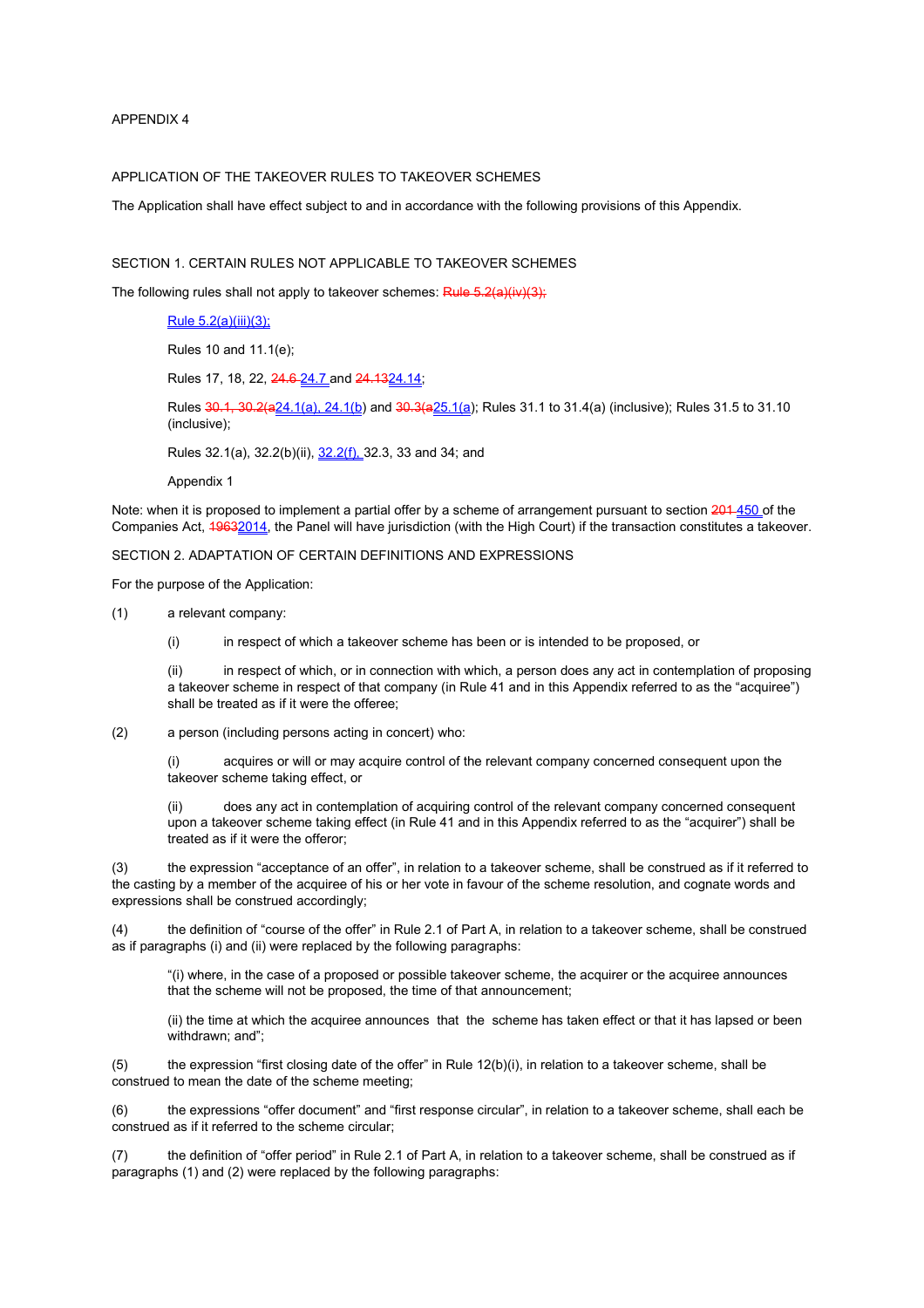"(1) where, in the case of a proposed or possible takeover scheme, the acquirer or the acquiree announces that the scheme will not be proposed, the time of that announcement; and

(2) the time at which the acquiree announces that the scheme has taken effect or that it has lapsed or been withdrawn:":

(8) the expression "unconditional as to acceptances", in relation to a takeover scheme, shall be construed as if it meant that the acquiree has announced that the requisite majority of the shareholders or class of shareholders of the acquiree has voted in favour of the scheme resolution at the scheme meeting; and

 (9) the expression "unconditional in all respects", in relation to a takeover scheme, shall be construed as if it meant that the scheme has taken effect.

SECTION 3. ADAPTATION AND REPLACEMENT OF CERTAIN RULES

For the purposes of the Application:

(1) the following paragraph shall be deemed to replace paragraph (d) of Rule 2.6:

"When a firm intention to propose a takeover scheme has been announced pursuant to Rule 2.7 and it has been announced that a publicly identified potential offeror might make a competing offer (whether that announcement was made prior to or following the announcement of the takeover scheme), unless the Panel consents otherwise the potential offeror shall, by no later than 5.00pm on the seventh day prior to the date of the related general meeting either:

(i) announce a firm intention to make an offer in accordance with Rule 2.7; or

(ii) announce that it does not intend to make an offer, in which case the announcement will be treated as a statement to which Rule 2.8 applies."

(2) the following paragraph shall be deemed to replace paragraph (e) of Rule 2.6:

"When a firm intention to propose a takeover scheme has been announced pursuant to Rule 2.7 and the offeree subsequently refers to the existence of a potential competing offeror which has not been identified, unless the Panel consents otherwise the potential competing offeror so referred to shall, by no later than 5.00pm on the seventh day prior to the date of the related general meeting either:

(i) announce a firm intention to make an offer in accordance with Rule 2.7; or

confirm to the offeree that it does not intend to make an offer, in which case the offeree must promptly announce that fact and the potential competing offeror will be treated as if it had then made a statement to which Rule 2.8 applies."

 $(4(3)$  the following paragraph shall be deemed to be inserted after Rule  $2.5(42.7(d))$ :

"(e) An announcement of a firm intention to propose a takeover scheme shall not be treated as an announcement pursuant to Rule 2.5-2.7 unless it is issued jointly by the acquirer and the acquiree.";

(2) Rule 2.6(b) shall be construed as if "offeree" were substituted for "offeror";

 $\frac{13(4)}{11(4)}$  the following paragraph shall be deemed to replace paragraph (e) of Rule 11.1:

"(e) In the case of a takeover scheme, the obligation to make cash available under paragraph (a) shall be satisfied if at the time at which the acquisition giving rise to such obligation was made, shareholders of the acquiree were entitled to elect for cash consideration at a price per share not less than that required by paragraph (a) (even if such right of election subsequently ceases to be available.";).";

 $\frac{(4(5))}{(4(5)}$  the following rule shall be deemed to replace Rule 17:

"RULE 17. ANNOUNCEMENTS FOLLOWING KEY EVENTS IN A TAKEOVER SCHEME

(a) At the earliest practicable time after the Court makes an order directing that a scheme meeting be convened and, in any event, by no later than 8.00 a.m. on the next following business day, the acquiree shall make an appropriate announcement in accordance with Rule 2.930.1, which announcement shall state the date, time and place of the scheme meeting and any related general meeting.

(b) At the earliest practicable time after the acquiree despatches sends a scheme circular to its shareholders or a class of its shareholders and, in any event, by no later than 8.00 a.m. on the next following business day, it shall make an appropriate announcement in accordance with Rule 2.930.1, which announcement shall state the fact that the scheme circular has been so despatched sent and the date, time and place of the scheme meeting and any related general meeting.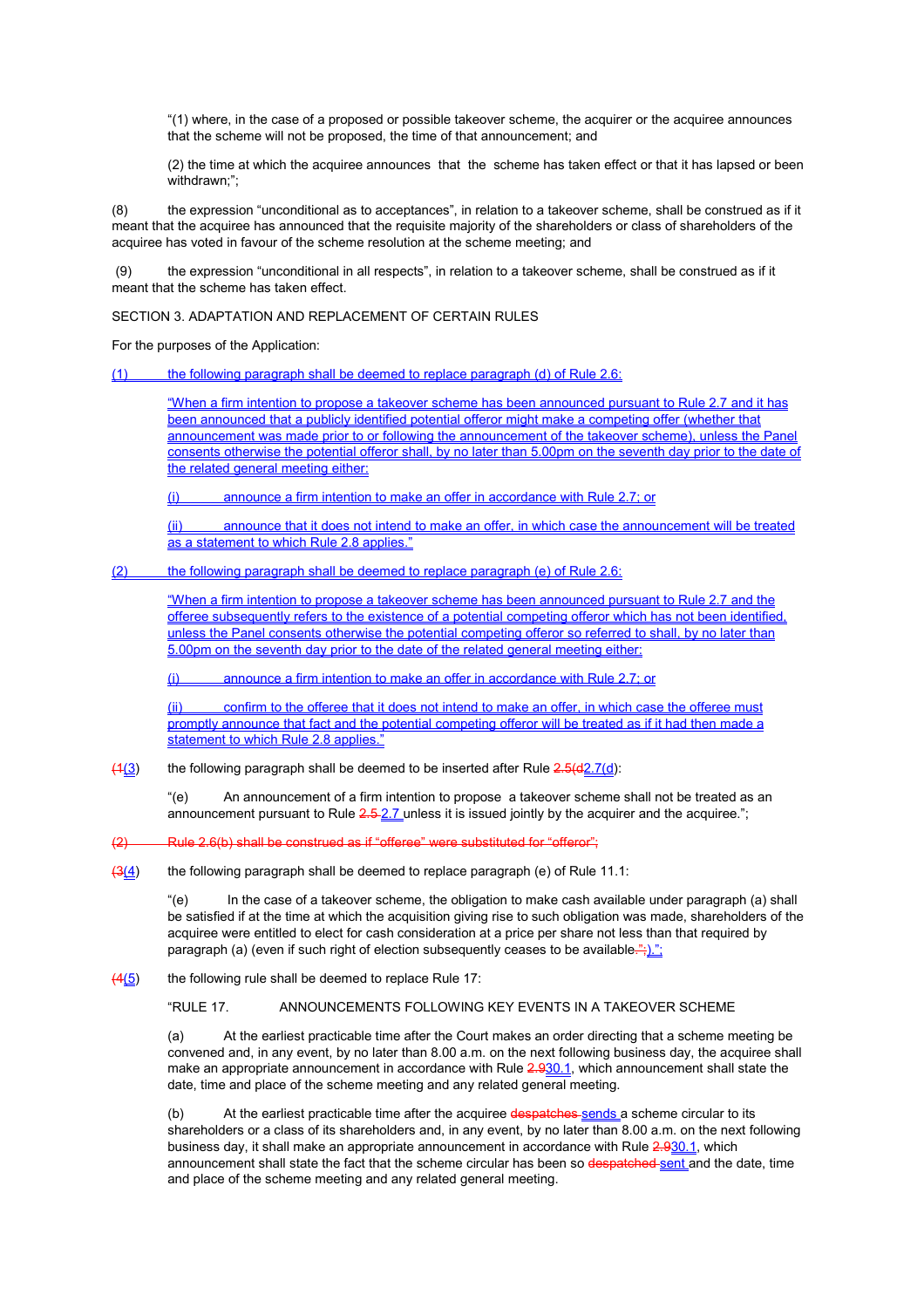(c) At the earliest practicable time after the results of the scheme meeting and of any related general meeting are known and, in any event, by no later than 8.00 a.m. on the next following business day, the acquiree shall make an announcement in accordance with Rule 2.9 stating 30.1 stating whether the resolutions concerned were passed by the requisite majorities and giving details of the voting results in relation to the meetings, including:

(i) in the case of a related general meeting, if a poll was taken, the respective numbers of shares of each class which were voted for and against the resolutions concerned and the respective percentages of the shares of that class voted which those numbers represent; and

(ii) in the case of the scheme meeting:

(where section 1087D of the Companies Act  $2014$  does not apply) the respective numbers of shareholders of each class who voted for and against the resolution to approve the scheme and the respective percentages of the voting shareholders of that class which those numbers represent;

(2) the respective numbers of shares of each class which were voted for and against that resolution and the respective percentages of the shares voted which those numbers represent; and

(3) the respective percentages of the issued shares of each class which the shares of that class voted for and against that resolution represent.

(d) At the earliest practicable time after the Court sanction hearing and, in any event, by no later than 8.00 a.m. on the next following business day, the acquiree shall make an announcement in accordance with Rule 2.930.1, which announcement shall state:

(i) whether the Court has sanctioned the takeover scheme;

(ii) if the Court has sanctioned the scheme, details of any modification of or addition made to the scheme and of any condition approved or imposed by the Court;

(iii) if the Court has sanctioned the scheme, a summary of any outstanding conditions, the date on which those conditions are expected to be satisfied, and the date on which the scheme is expected to take effect; and

(iv) if the Court has not sanctioned the scheme, the reasons therefor and the consequences for the scheme, including whether the scheme has lapsed.

(e) At the earliest practicable time after a takeover scheme takes effect and, in any event, by no later than 8.00 a.m. on the next following business day, the acquiree shall make an announcement in accordance with Rule 2.930.1, which announcement shall state the date on which the scheme took effect and the date on which it is expected that the acquiree will despatch send to shareholders of the acquiree the consideration due to them under the scheme."

 $(56)$  the following rule-paragraph shall be deemed to replace paragraph (a) of Rule  $30.124.1$ :

"The acquiree and acquirer concerned shall announce pursuant to Rule 2.5-2.7 their firm intention to propose a takeover scheme before they initiate or take any other step in any proceedings in the Court under section 201 450 of the Companies Act, 19632014, or otherwise in connection with the scheme.";

 $(6(7)$  the following paragraph shall be deemed to replace paragraph (ab) of Rule  $30.224.1$ :

"(a) Except with the consent of the Panel and subject to Rule  $2.72.11$ , the acquiree and the acquirer shall **h** send the scheme circular to the shareholders of the acquiree within 28 days after the date of the announcement of a firm intention to propose a takeover scheme.";

 $(78)$  the following paragraph shall be deemed to replace Rule 31.8:

"Except with the consent of the Panel, if a takeover scheme takes effect the consideration due to the shareholders of the acquiree shall be posted within 14 days after the date on which the scheme took effect. This requirement shall be included in the terms of the scheme.";

 $\frac{49(9)}{8}$  the following rule shall be deemed to replace Rule 31.10:

"31.10. RETURN OF DOCUMENTS OF TITLE

If a takeover scheme lapses or is withdrawn, or if a shareholder withdraws his election for a particular form of consideration, the acquirer shall ensure that all documents of title and other documents lodged with any form of election are returned as soon as practicable (and in any event within 14 days after the lapse or withdrawal),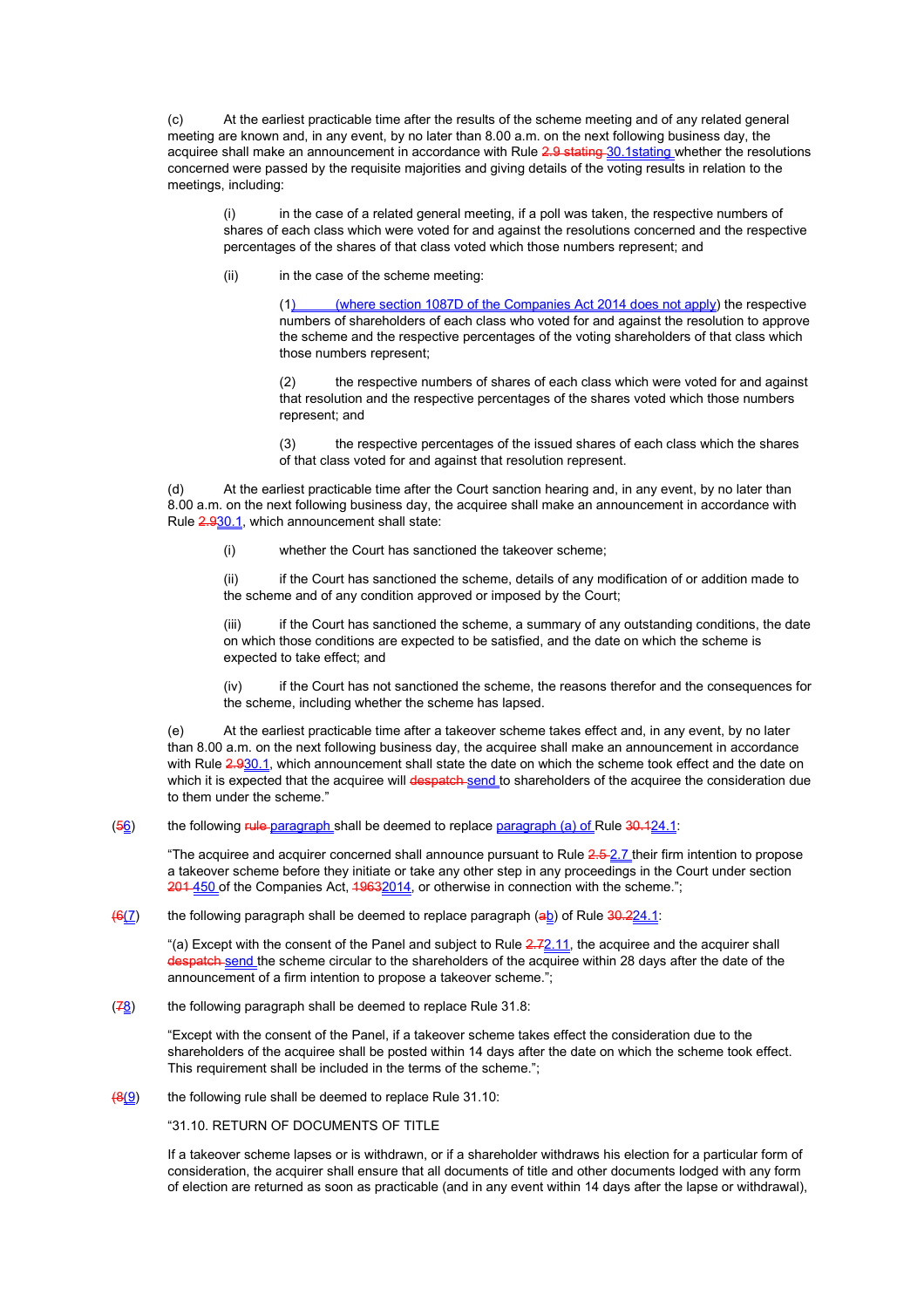and the acquiree's receiving agent shall immediately give instructions for the release of securities held in escrow.";

 $(9(10)$  the following paragraph shall be deemed to replace paragraph (a) of Rule 32.1:

"(a) If a takeover scheme is revised the acquiree and the acquirer shall despatch send to the shareholders of the acquiree a revised scheme circular, drawn up in accordance with Rules 24, 25 and 27. Except with the consent of the Panel, a revised scheme circular shall not be despatched sent either:

(i) during the 14 days ending on the date of the scheme meeting or any related general meeting (or on any later date to which any such meeting is adjourned); or

(ii) following the scheme meeting or any related general meeting;

nor shall an acquirer place itself in a position in which it would be required to revise the scheme during either of those periods.";

 $(10)(11)$  Rule 32.1(c) shall be deemed to apply mutatis mutandis where takeover schemes, or a scheme and an offer, are competing with each other;

(11(12) Rule 35 shall be construed as if references in that Rule to an offer (not being a partial offer) were references to a takeover scheme (not being a partial takeover scheme);

 $(12(13))$  the following rule shall be deemed to replace rule Rule 36.1:

"Except with the consent of the Panel, a person shall not propose a partial takeover scheme in respect of a relevant company."; and

(13(14) Rule 36.2 shall be construed as if references in that rule to a partial offer were references to a partial takeover scheme.

SECTION 4. ADDITIONAL RULES RELATING TO TAKEOVER SCHEMES

For the purposes of the Application, the following additional rules shall apply:

### (1) MANDATORY OFFERS

An obligation to make an offer under Rule 9 or Rule 37 may not be satisfied by way of a scheme of arrangement.

## (2) EARLIEST DATE FOR SCHEME MEETING

Except with the consent of the Panel, the acquiree shall not convene the scheme meeting or any related general meeting for a date earlier than the 21st day following the date on which the scheme circular is despatchedsent.

## (3) CHANGES TO THE EXPECTED SCHEME TIMETABLE

(a) The acquiree shall promptly announce in accordance with Rule 2.9 Rule 30.1 any adjournment of the scheme meeting or any related general meeting or the court sanction hearing and any decision by the board of the acquiree to propose such an adjournment. If either meeting or the hearing is adjourned to a specified date, the announcement shall include the relevant details. If either meeting or the hearing is adjourned without a date for the adjourned meeting being specified at the same time, the acquiree shall promptly announce the new date when it has been set.

(b) The acquirer or the acquiree (as appropriate) shall promptly announce in accordance with Rule 2.9 30.1 any other change to the expected timetable of events set out in the scheme circular.

(c) In all of the circumstances referred to above, the acquirer or the acquiree (as appropriate) shall consult the Panel as to whether notice of the adjournment or other change to the expected timetable should also be despatch sent to the shareholders of the acquiree."

## (4) ALTERNATIVE CONSIDERATION

(a) If a takeover scheme permits shareholders to elect to receive any alternative form of consideration, or to elect, subject to the elections of others, to vary the proportion in which they receive different forms of consideration, the entitlement of shareholders to make such elections may not be closed off or withdrawn before the scheme meeting.

(b) A shareholder who has elected under a takeover scheme to receive a particular form of consideration in respect of any of his or her shares shall be entitled to withdraw his or her election, provided that such entitlement may be shut off not earlier than one week prior to the date on which the court sanction hearing is originally proposed to be held or, if for any reason the court sanction hearing is rearranged for a later date, not earlier than one week prior to that later date.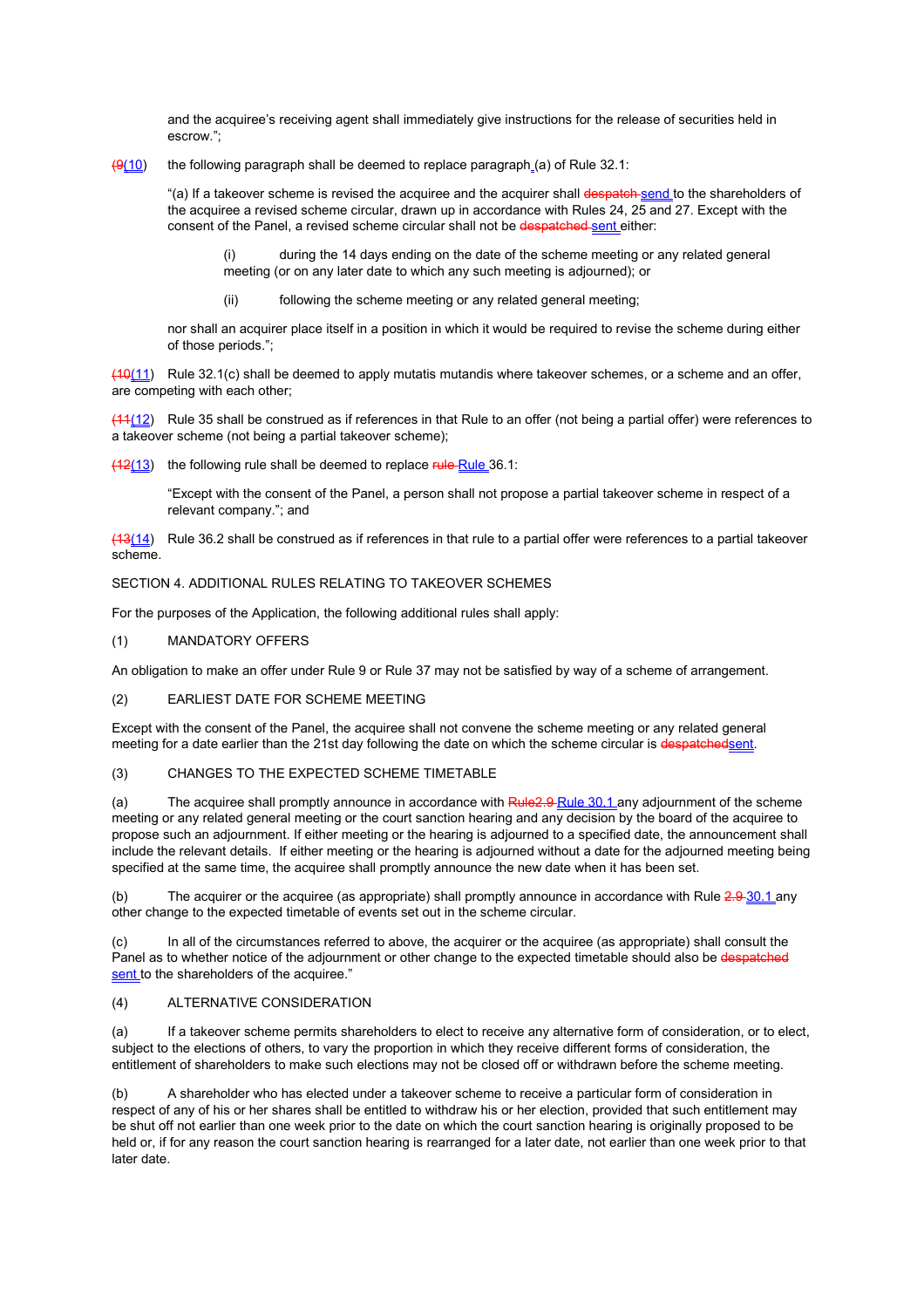#### NOTE ON APPENDIX 1

### GENERAL NOTE

It is essential when determining the result of an offer under these Rules that such appropriate measures are adopted that all parties to the offer may be confident that the result of the offer is arrived at by an objective procedure which, as far as possible, eliminates areas of doubt. The procedures set out in Appendix 1 are designed to ensure that those acceptances and purchases which may be counted towards fulfilling the acceptance condition and thus included in the certificate required by Rule 10.6 are properly identified to enable the receiving agent to provide the certificate. Receiving agents are also required to establish such appropriate procedures that acceptances and purchases can be checked against each other and between different categories without any shareholding being counted twice.

The principles and procedures outlined in Appendix 1 must, except with the consent of the Panel, be followed in all cases. The Panel expects co- operation between the offeree's registrar and the offeror's receiving agent to ensure that the procedures can be undertaken in a timely manner. Whenever possible, if requested to do so, the registrar must provide, in appropriate form, details of changes to the register rather than a complete new register.

Receiving agents will have direct access to the Panel if they believe that there is insufficient co-operation or that they are being given instructions contrary to the terms of Appendix 1.

Appendix 1 should be read in conjunction with Rules 9.2 and 10 and, in particular, Rules 10.3 to 10.6.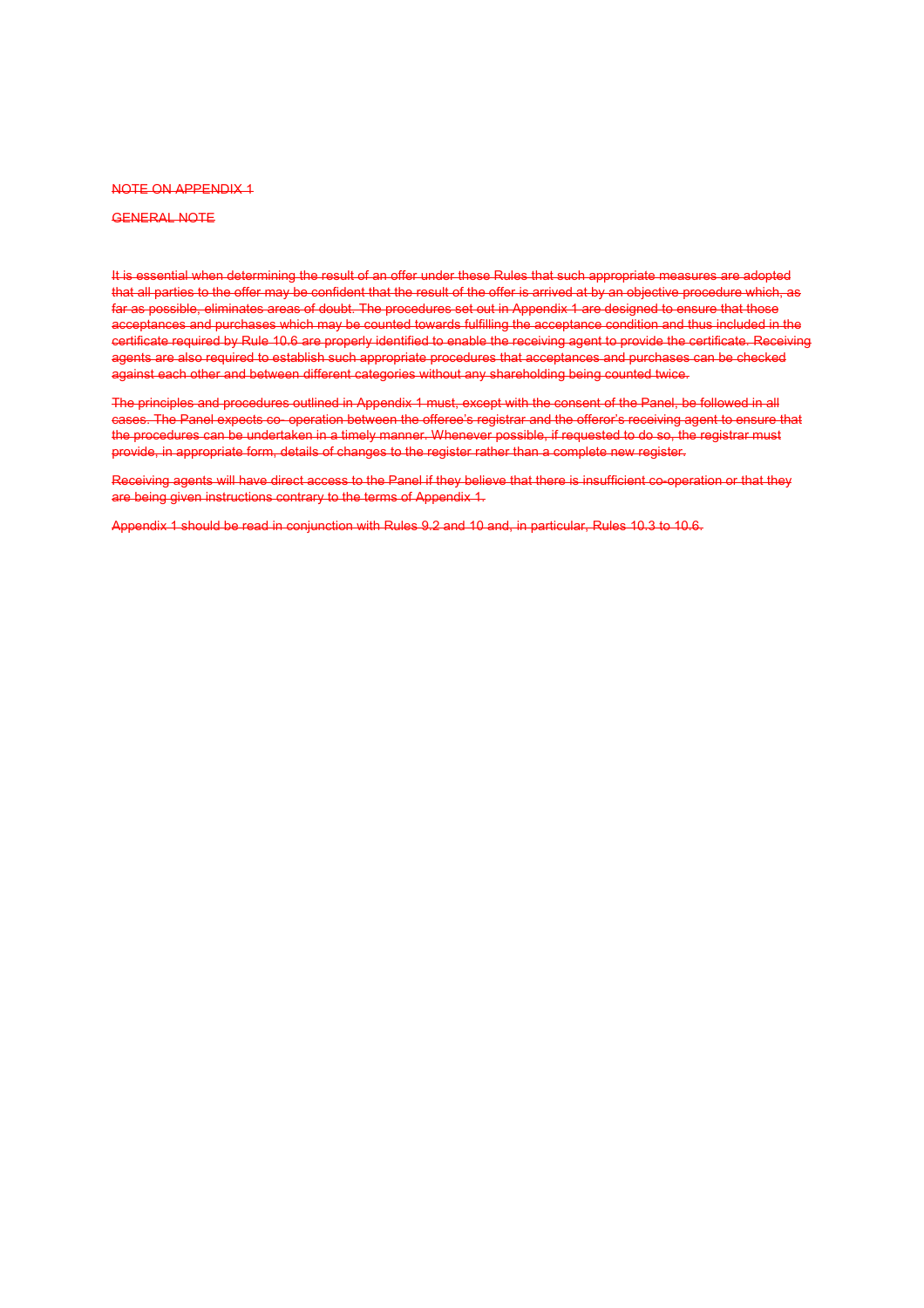#### NOTES ON APPENDIX 2

## NOTE ON PARAGRAPH 2

### Method of calculating net asset value

The Panel does not consider it appropriate to insist on a standard method of calculating net asset values in formula offers. There is, however, a danger of confusion arising in the minds of shareholders if they are asked to consider the advantages or disadvantages of an offer by reference to net asset values which are calculated by each side on a different basis. Principals and their advisers must, therefore, ensure that wherever reference is to be made to net asset value as an argument for or against an offer, the utmost clarity is used to make plain the basis of calculation. This applies to advertisements as well as to documents addressed to shareholders directly.

#### NOTE ON PARAGRAPH 9

#### Co-operation in determining price, after unconditionality

If agreement between the offeror and the offeree is not forthcoming the offeror should not determine unilaterally the price payable. Where such circumstances could arise, the offer should provide for an interim payment to be made to accepting shareholders of not less than 85% of the offeror's best estimate of the formula price payable. When the offeror is able to calculate correctly the price payable, the difference should be paid to accepting shareholders as soon as possible; any excess paid to shareholders as a result of an over-estimate of the formula asset value should not be recoverable.